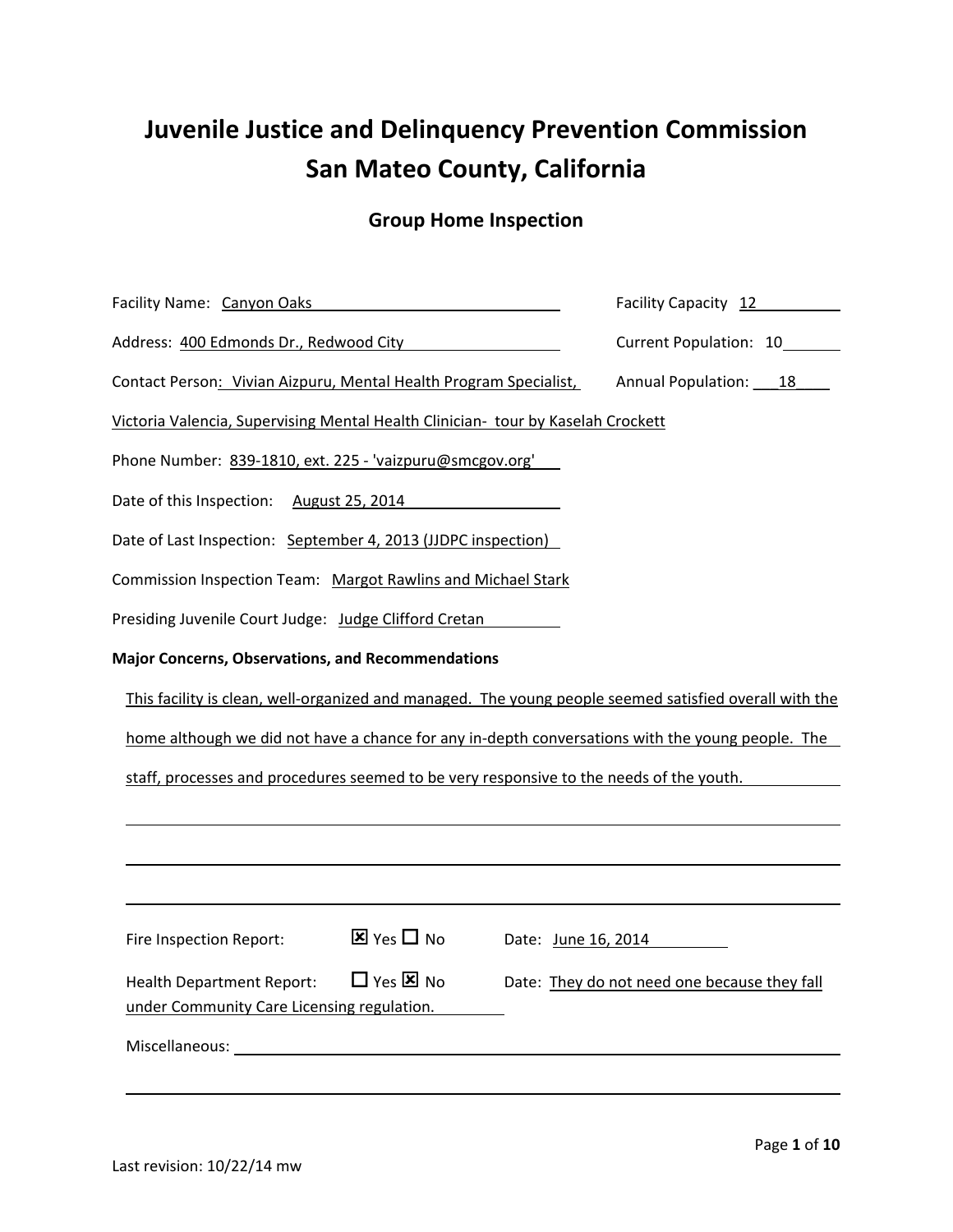#### **Areas Reviewed**

| Quality of Life                | Programs                    | Persons Interviewed        |
|--------------------------------|-----------------------------|----------------------------|
| <b>図</b> Physical Plants       | Education                   | $\square$ Minors           |
| <b>X</b> Meals/Nutrition       | X Vocational/Employability  | $\Box$ Director            |
| <b>X</b> Mental Health         | <b>X</b> Community Service  | Youth Supervisor/Staff     |
| 区 Physical/Dental Health       | Individual/Group Counseling | $\Box$ Food Services Staff |
| Religious Services             | Substance Abuse             |                            |
| <b>X</b> Volunteer Involvement | $\Box$ Other:               |                            |
| <b>X</b> Visiting              |                             |                            |
| $\Box$ Other:                  |                             |                            |

#### **General Information**

Stated purpose of facility: To provide in-county care to youth with mental health needs to order to insure access to community and familial support.

| License number: 115 600309                                                                                                                                              |
|-------------------------------------------------------------------------------------------------------------------------------------------------------------------------|
| Most recent licensing inspection: _____ Uncertain because there are a variety of inspections. This<br>information can be found thru CCL, but the license is up to date. |
| Rating level: 14                                                                                                                                                        |
| Target population of juveniles: dependents and wards of the court                                                                                                       |
| Age range of juveniles: 13 - 21                                                                                                                                         |
| Juveniles' home counties: San Mateo County residents only                                                                                                               |
| Pre-Plan for Emergencies: $\boxtimes$ Yes $\Box$ No Date of Last Drill: $July 10, 2014$                                                                                 |
| Comments Drills are held once a month and involve response by staff and youth                                                                                           |
|                                                                                                                                                                         |
|                                                                                                                                                                         |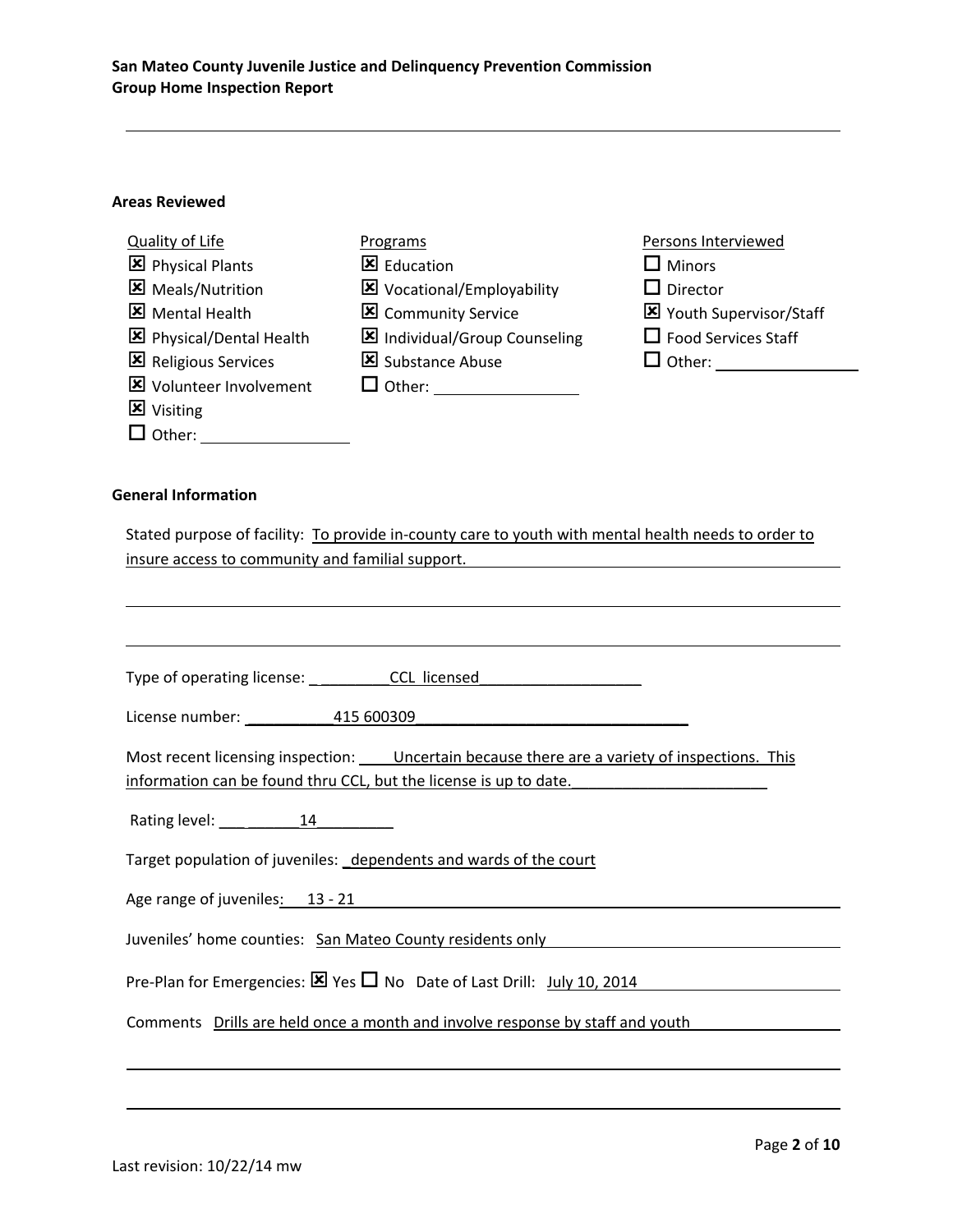#### **Staffing**

Describe staff specialties: There is a psychiatrist on premises 10 hours a week and on‐call other times; mental health nurse intern on rotation; two FT therapists; one PT AOD therapist; one FT occupational therapist: one FT art therapist; one FT cook; one FT medical office specialist; one program specialist; 17 FT counselors; 15 on-call counselors

Describe staff including numbers, background, ethnicity, language: . There is almost always someone on staff who speaks Spanish. No other languages are spoken by staff. There is racial diversity of staff.

Educational requirements for Staff: All staff must have a BA or AA with substantial experience in the field.

Training provided for staff: initial training of 40 hours of crisis communication and safety, shadowing, medications, etc. After that, 20 hours/yr continuing ed.

Staff to minor ratio: Awake greater than 1:1 Sleeping 1:2

How is staff backup handled during grave-yard shift? Vivian and Victoria share being on-call

Describe staff turnover, including frequency and reason: Very low turnover. Usually because people go back to school or are promoted to other positions in the county.

Describe general staff and minor interactions: They seem very comfortable together, there is a sense of warmth and of trust.

#### **Conditions of Grounds and Building Exterior**

Give a general description of the property: The property is nestled at the bottom of a hill next to the fire department. It is quiet and pastoral.

Give a general description of the main facility including housekeeping and sanitation: The main facility is clean and well‐maintained.

Lawns:  $\Box$  Acceptable  $\Box$  Unacceptable:  $n/a$ 

Playing Fields: Acceptable Unacceptable: n/a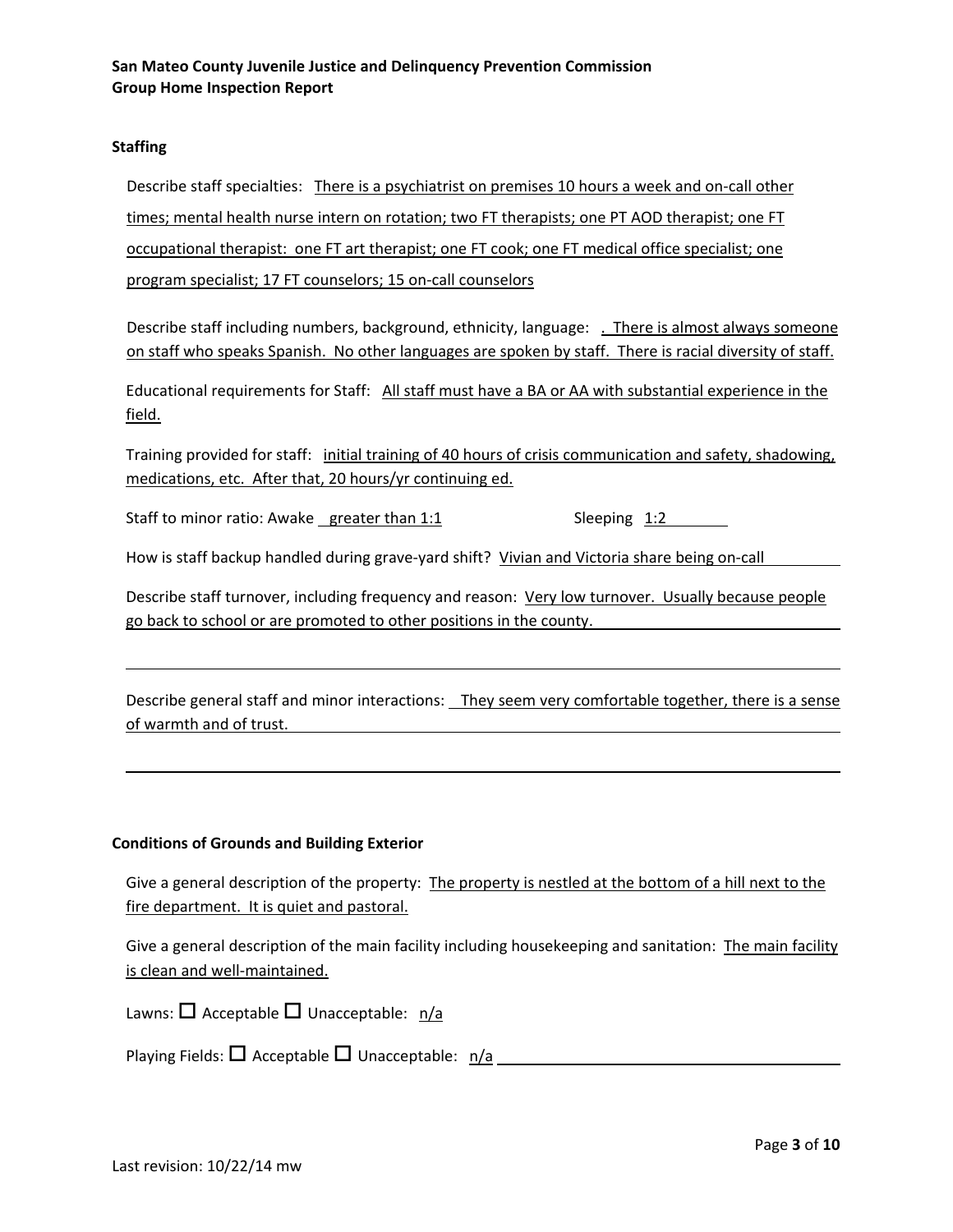| Blacktop: $\boxtimes$ Acceptable $\Box$ Unacceptable: The blacktop is in good condition with a nice basketball<br>hoop. |
|-------------------------------------------------------------------------------------------------------------------------|
|                                                                                                                         |
|                                                                                                                         |
|                                                                                                                         |
| <b>Condition of Interior of Building</b>                                                                                |
|                                                                                                                         |
|                                                                                                                         |
| Floors: $\boxtimes$ Acceptable $\Box$ Unacceptable: $\Box$                                                              |
|                                                                                                                         |
|                                                                                                                         |
|                                                                                                                         |
|                                                                                                                         |
|                                                                                                                         |
|                                                                                                                         |
|                                                                                                                         |
|                                                                                                                         |
|                                                                                                                         |
|                                                                                                                         |
|                                                                                                                         |
|                                                                                                                         |
|                                                                                                                         |
|                                                                                                                         |
| Adequate Lighting: $\boxtimes$ Acceptable $\square$ Unacceptable: $\_\_\_\_\_\_\_\_\_\_\_\_$                            |
|                                                                                                                         |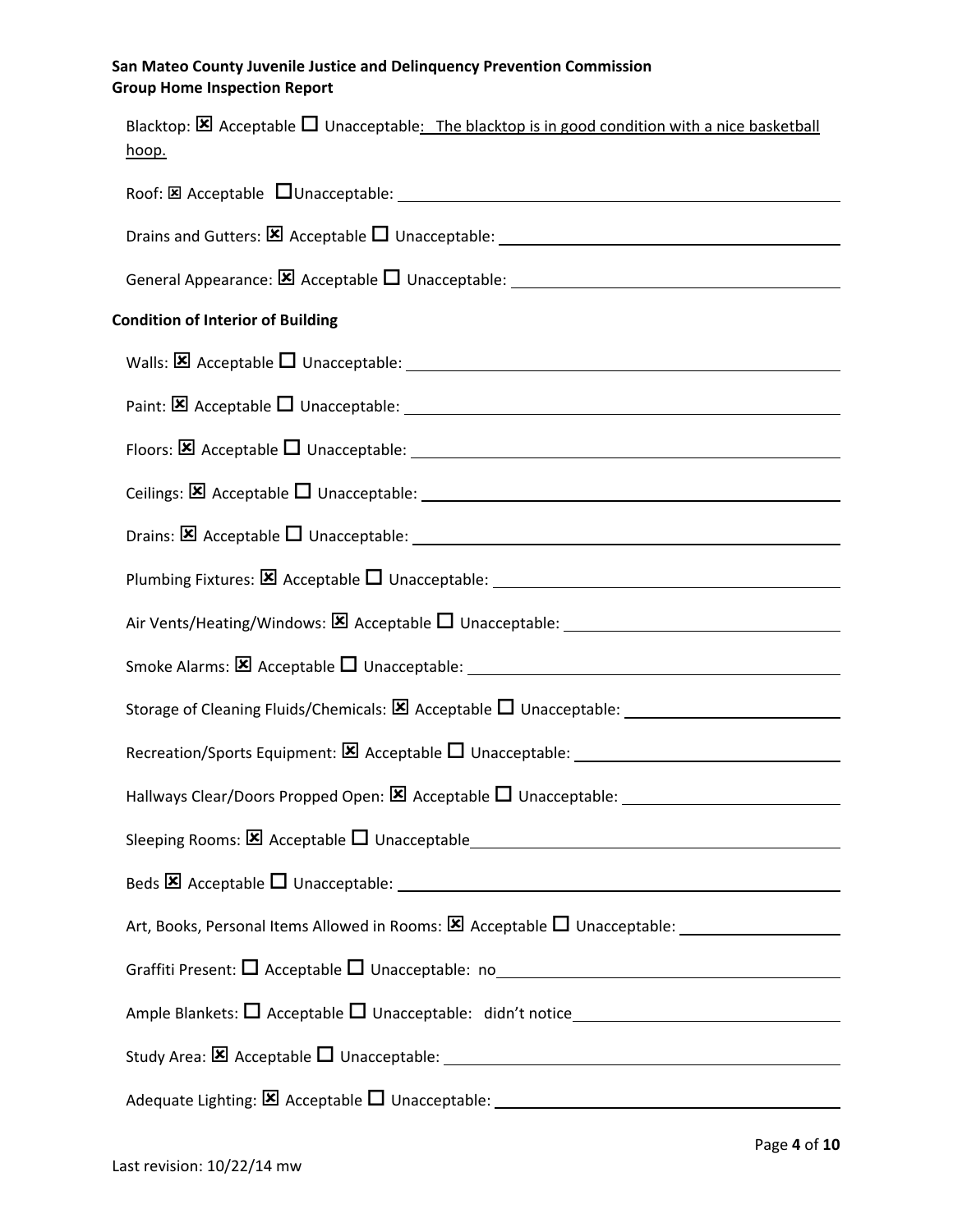Temperature: Acceptable Unacceptable:

#### **Orientation of Minors**

What is the intake process for the facility? Delinquent youth are interviewed at YSC and brought to Canyon Oaks by probation office and/or parent. Dependency youth may come through HSA or a parent. Youth are told about their rights, rules and policies and parents and youth are given a robust handbook.

Are minors oriented to the house rules and procedures?:  $\boxtimes$  Yes  $\Box$  No Explain:

Are house rules and grievance procedures posted?:  $\boxtimes$  Yes  $\Box$  No Explain:

What is in place to ensure that these rules and procedures are understood by minors? They have a copy of the handbook and can ask staff at any time.

Are clothing and possessions inventoried on arrival and departure? How are juvenile's clothing and possessions protected or stored? Yes they are inventoried and any valuables are keep on the young person's shelf in a locked closet accessible only by staff. Individual toiletries are also protected.

Interviewed Minors:  $\Box$  Yes  $\boxtimes$  No Details: We ate with two boys. One of them had just been brought over that day from the hall and he was impressed with what he had experienced so far. The other one was very quiet and did not interact well. Many of the young people were on an outing and were not there.

#### **Meals/Nutrition**

Kitchen:  $\boxtimes$  Acceptable  $\Box$  Unacceptable:

Do the youth share in preparation of meals?:  $\boxtimes$  Yes  $\Box$  No Details: They are not required to, but may help if they wish to.

Are meals served family style?:  $\boxtimes$  Yes  $\Box$  No Details:

Are minors permitted to converse during meals?  $\boxtimes$  Yes  $\Box$  No Details: There was much laughter from the table where the girls were sitting.

Are staff present and supervising during meals?  $\boxtimes$  Yes  $\Box$  No Details: Some staff were eating with the youth and others were just around chatting

Are weekly menus posted?  $\Box$  Yes  $\Box$  No Details: didn't notice

Are servings ample, nutritious, appetizing?  $\boxtimes$  Yes  $\Box$  No Details: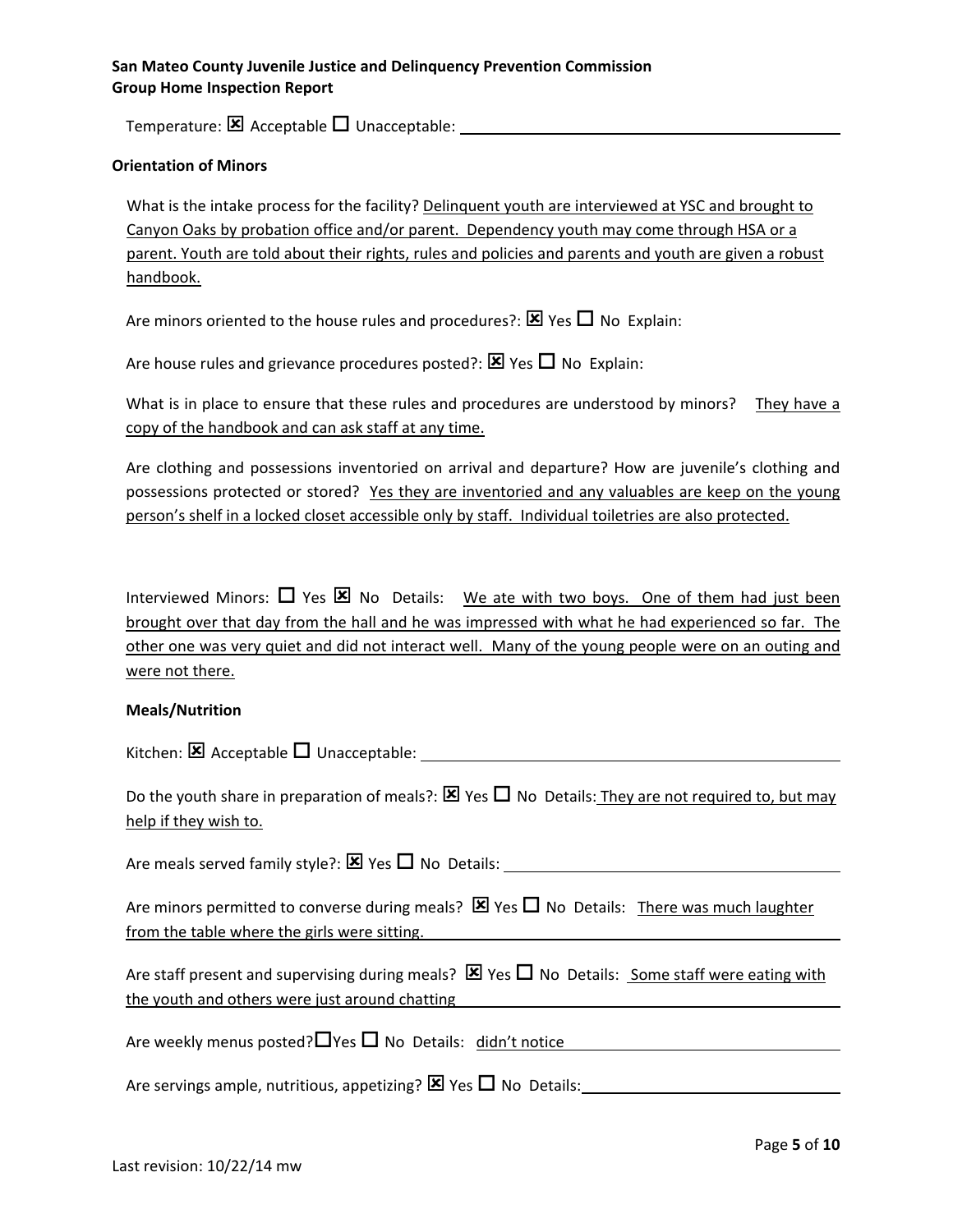Weaker minors protected from having food taken from them?  $\Box$  Yes  $\Box$  No Details:

|                                                                                                        | We did not ask about this, but with the number of staff supervising, I cannot believe this would be a<br>problem. There were about six youth there and four staff members. |                                                                                                                                                                                           |  |  |
|--------------------------------------------------------------------------------------------------------|----------------------------------------------------------------------------------------------------------------------------------------------------------------------------|-------------------------------------------------------------------------------------------------------------------------------------------------------------------------------------------|--|--|
| Are snacks and beverages available? $\boxtimes$ Yes $\square$ No Details: Fruit whenever they want it. |                                                                                                                                                                            |                                                                                                                                                                                           |  |  |
| How do you meet special nutritional needs? The chef handles special needs on an ad hoc basis.          |                                                                                                                                                                            |                                                                                                                                                                                           |  |  |
|                                                                                                        | Length of time allowed to eat: 30 minutes, ample time for at least one youth to have seconds                                                                               |                                                                                                                                                                                           |  |  |
| <b>Mealtimes</b>                                                                                       |                                                                                                                                                                            |                                                                                                                                                                                           |  |  |
| Breakfast:                                                                                             | Lunch:                                                                                                                                                                     | Dinner: 5:30                                                                                                                                                                              |  |  |
|                                                                                                        |                                                                                                                                                                            |                                                                                                                                                                                           |  |  |
|                                                                                                        |                                                                                                                                                                            |                                                                                                                                                                                           |  |  |
|                                                                                                        |                                                                                                                                                                            |                                                                                                                                                                                           |  |  |
| <b>Personal Appearance of Minor</b>                                                                    |                                                                                                                                                                            |                                                                                                                                                                                           |  |  |
|                                                                                                        |                                                                                                                                                                            |                                                                                                                                                                                           |  |  |
|                                                                                                        |                                                                                                                                                                            | Showers (frequency, privacy, supervised): $\boxtimes$ Acceptable $\square$ Unacceptable: daily wiith adequate<br>supervision to ensure privacy entertainment of the supervision to ensure |  |  |
|                                                                                                        |                                                                                                                                                                            |                                                                                                                                                                                           |  |  |
|                                                                                                        |                                                                                                                                                                            |                                                                                                                                                                                           |  |  |
|                                                                                                        |                                                                                                                                                                            |                                                                                                                                                                                           |  |  |
| <b>Programs</b>                                                                                        |                                                                                                                                                                            |                                                                                                                                                                                           |  |  |
|                                                                                                        |                                                                                                                                                                            | Recreation (type, amount, etc.): $\boxtimes$ Acceptable $\square$ Unacceptable: Plenty of games, books, videos, etc.                                                                      |  |  |
|                                                                                                        |                                                                                                                                                                            | Exercise (daily schedule, amount, etc.): $\Box$ Acceptable $\Box$ Unacceptable There are three movement<br>groups, low impact once a day, 45 minutes daily of yoga, basketball, Wee, etc. |  |  |
|                                                                                                        | staff is available to take them if necessary                                                                                                                               | Access to Religious Services: $\boxtimes$ Acceptable $\square$ Unacceptable: most youth go with their families, but                                                                       |  |  |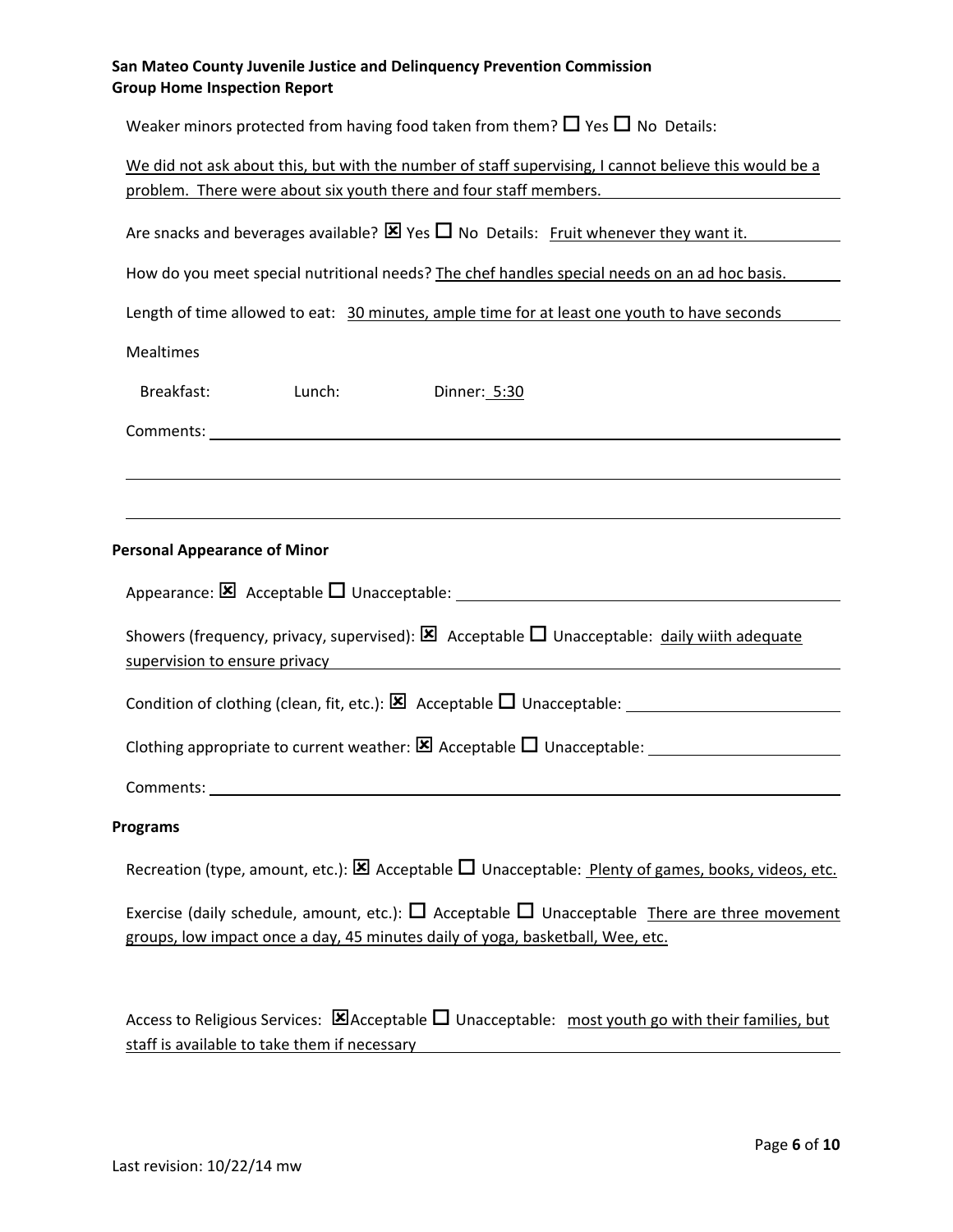| Access to Medical Services: $\boxtimes$ Acceptable $\Box$ Unacceptable: The staff psychiatrist is also a                                                                                                                                                           |
|--------------------------------------------------------------------------------------------------------------------------------------------------------------------------------------------------------------------------------------------------------------------|
| pediatrician and provides consultation and advice.                                                                                                                                                                                                                 |
|                                                                                                                                                                                                                                                                    |
| Individual Counseling: $\boxtimes$ Acceptable $\square$ Unacceptable: The youth get one session per day of<br>individual and one of group.<br><u> 1980 - Jan Samuel Barbara, margaret e populazion del control de la provincia del control de la provincia del</u> |
| Group Counseling: EX Acceptable D Unacceptable: ________________________________                                                                                                                                                                                   |
|                                                                                                                                                                                                                                                                    |
| Victim Awareness Classes: $\Box$ Acceptable $\Box$ Unacceptable: They do not have separate classes on this<br>or the next three topics, but these things are covered in group counseling and activities.                                                           |
|                                                                                                                                                                                                                                                                    |
|                                                                                                                                                                                                                                                                    |
|                                                                                                                                                                                                                                                                    |
| Vocational Classes: $\boxtimes$ Yes $\Box$ No Details: The occupational therapist works with each youth.                                                                                                                                                           |
| Work Program: $\Box$ Yes $\Box$ No Details: There are work programs available through the school.                                                                                                                                                                  |
|                                                                                                                                                                                                                                                                    |
|                                                                                                                                                                                                                                                                    |
|                                                                                                                                                                                                                                                                    |
|                                                                                                                                                                                                                                                                    |

#### **Discipline of Minors**

Describe the discipline process of minors: \_\_ The staff mostly uses verbal prompts and may ask the youth to find some quiet space to reflect. If the youth becomes totally non-compliant, staff may ground the youth for a short time.

#### **Grievances**

Grievance Process:  $X$  Acceptable  $\square$  Unacceptable Details: Youth ask for forms and submit written grievance to counselor. Youth may ask for a form from any staff member, day or night. The form is submitted to the mental health program specialist who will review it with the youth. It may then be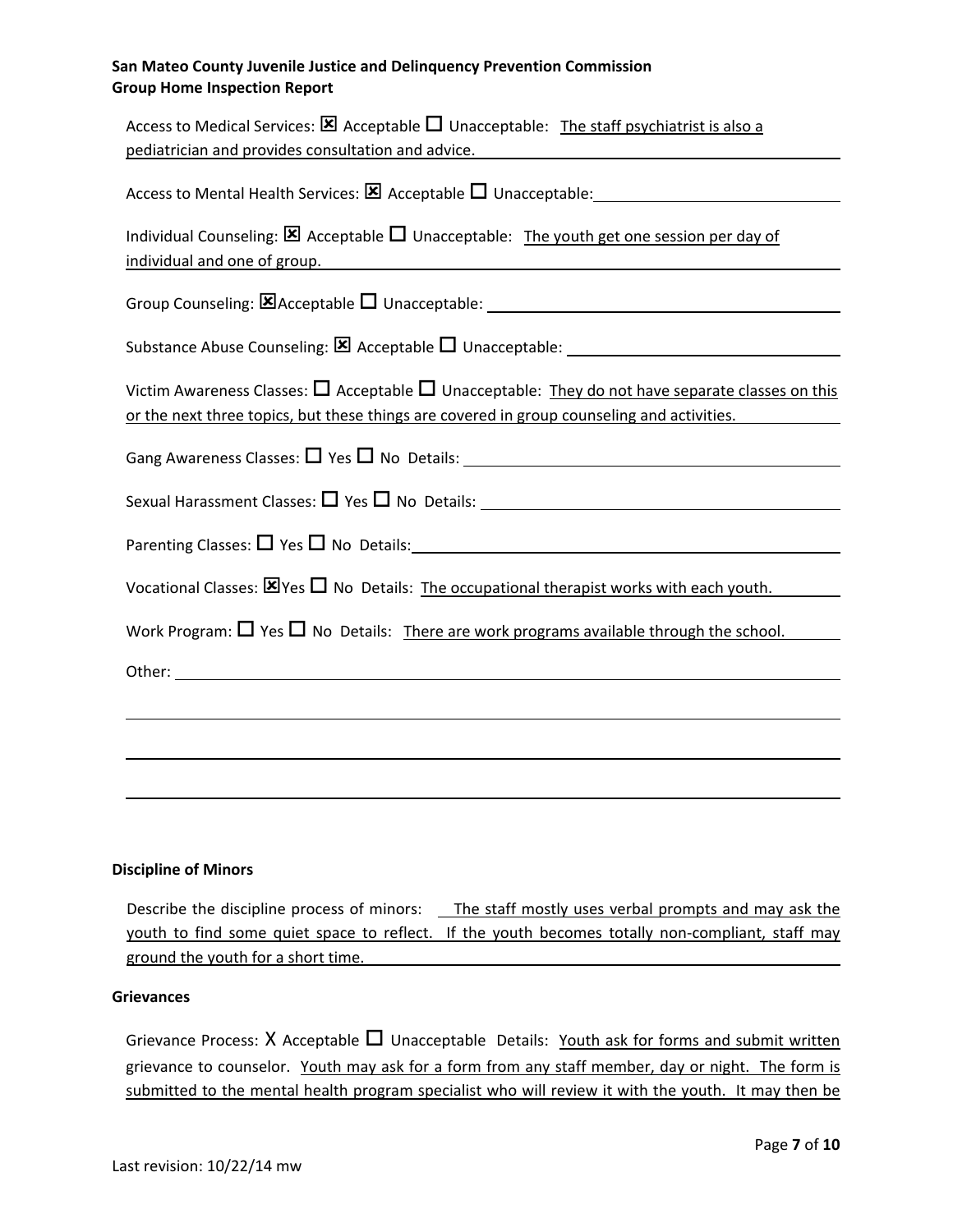reviewed with the appropriate staff person and the youth together. If not resolved at this point, it is taken to the supervising mental health clinician. All grievances have been resolved by the time they reach this level.

Number of grievances this year: 2

Trends and/or Comments: It seemed to me that grievance forms should be available for the youth without their having to go to the staff. Victoria said that the forms are kept in the office as this is a home, not an institution. The office is locked so youth must ask a staff person to unlock it.

#### **Correspondence / Telephone**

| Incoming/Outgoing Mail (screened? Confidential?): $\Box$ Yes $\Box$ No Details: confidential unless<br>probation tells staff otherwise                                               |  |  |  |
|--------------------------------------------------------------------------------------------------------------------------------------------------------------------------------------|--|--|--|
| Access to Telephone?: $\boxtimes$ Yes $\Box$ No Details: from 5:30 to 9:00                                                                                                           |  |  |  |
| <b>Visiting</b>                                                                                                                                                                      |  |  |  |
| Visiting Schedule: Weekdays after 5 Weekends 8-5 Special Events                                                                                                                      |  |  |  |
|                                                                                                                                                                                      |  |  |  |
|                                                                                                                                                                                      |  |  |  |
| Under what circumstances would visitation be restricted?: If probation stipulated some restriction.                                                                                  |  |  |  |
| ,我们也不会有什么。""我们的人,我们也不会有什么?""我们的人,我们也不会有什么?""我们的人,我们也不会有什么?""我们的人,我们也不会有什么?""我们的人                                                                                                     |  |  |  |
| Are visitation logs kept?: $\boxtimes$ Yes $\Box$ No Details: As part of the daily log book.                                                                                         |  |  |  |
|                                                                                                                                                                                      |  |  |  |
| Staff Supervision: $X$ Acceptable $\Pi$ Unacceptable: The staff supervises under some circumstances,<br>but there is access to private space for parents or other approved visitors. |  |  |  |
|                                                                                                                                                                                      |  |  |  |
|                                                                                                                                                                                      |  |  |  |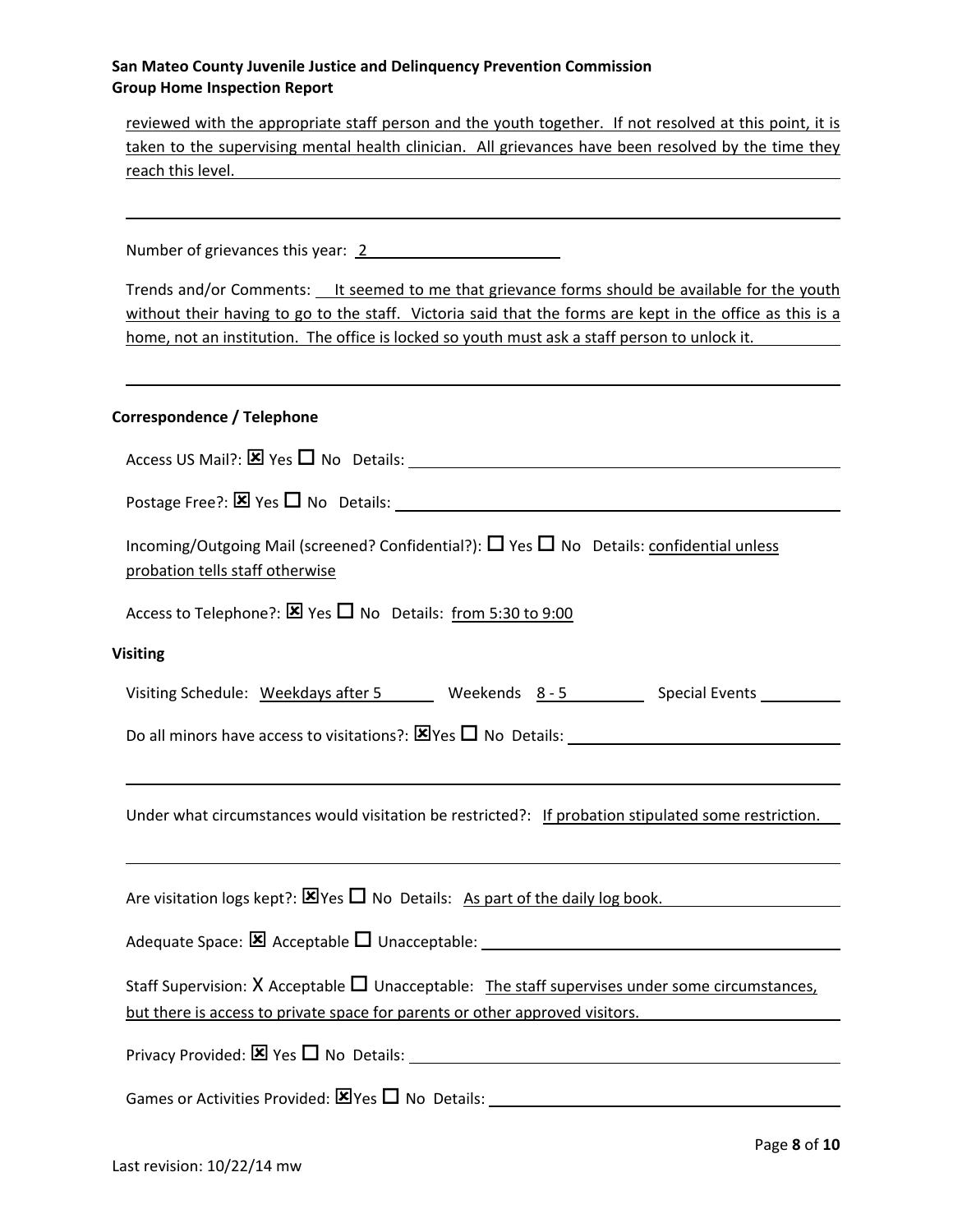#### **School**

List the schools your residents attend: Canyon Oaks has its own school managed by the SMCOE. If a student is academically qualified, he may attend community college off site.

How is transportation to school provided: \_\_\_\_ staff would provide transportation to community college

Are students able to participate in school-based extra curricular activities?: \_\_yes\_\_\_\_\_\_\_\_\_

Is tutoring available?: Yes. there are two teachers and they are often available to tutor after class. Counselors may tutor and CASAs also provide tutoring and other support.

\_\_\_\_\_\_\_\_\_\_\_\_\_\_\_\_\_\_\_\_\_\_\_\_\_\_\_\_\_\_\_\_\_\_\_\_\_\_\_\_\_\_\_\_\_\_\_\_\_\_\_\_\_\_\_\_\_\_\_\_\_\_\_\_\_\_\_\_\_\_\_\_\_\_\_\_\_\_\_\_\_\_\_

Adequate Supplies, Books, Paper, Computer?: yes

Access to computers/Internet? How is this managed? : In school they have free access, but otherwise it must be earned and is limited to email and job searching.

#### **Comments**

General comments or concerns that should be noted that haven't already been addressed?:

**Please provide a summary of the inspection including any recommended changes and positive highlights to be included in the letter to the Board of Supervisors and the Facility:**

We were impressed by the warmth of the staff and the general look and management of the facility. The records appeared to be very orderly and well-kept. There is a sizeable garden in back of the main building that the youth take pride in, and they are creating paint and mural projects outside with help from the art therapist.